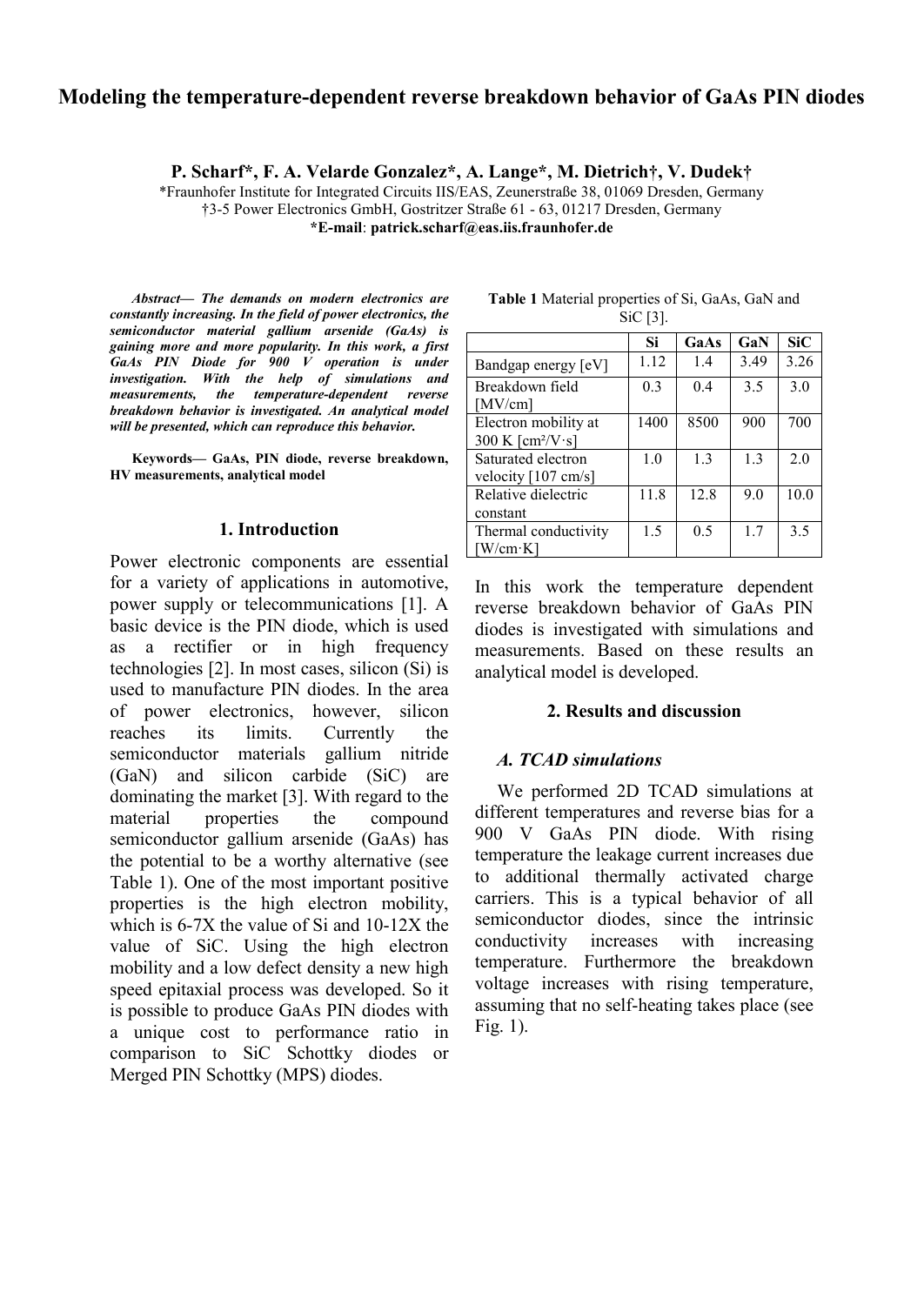

<span id="page-1-0"></span>**Fig. 1** Simulated IV-characteristic of a reverse biased 900 V GaAs PIN diod[e \[4\].](#page-3-3)

#### *B. High-voltage measurements*

The measured first generation diodes were fabricated at 3-5 Power Electronics and are specified up to 900 V [\[4\].](#page-3-3) The high voltage measurements were done in a wide temperature range from  $-40$  °C to  $+150$  °C, which is a typical range for automotive applications. The measured IV-curves are shown in [Fig. 2.](#page-1-1)



<span id="page-1-1"></span>**Fig. 2** Measured IV-characteristic of a reverse biased 900 V GaAs PIN diode. Current limited to 1 mA due to equipment compliance.

As expected from the simulations, the leakage current increases with increasing temperature. An increase in the breakdown voltage with increasing temperature, as can be seen in the simulation, cannot be confirmed in the measurements. The reason for this is the edge termination of the device which leads at higher temperature to a breakdown at the edge of the device [\[5\].](#page-3-4)

## *C.* **Comparison between simulation and measurement**

Due to the edge effect, a comparison between measurement and simulation is only possible for the lower temperatures of -40 °C and -20  $\degree$ C, since there the breakdown takes place at the p/n-junction and not at the edge (see [Fig. 3\)](#page-1-2).



<span id="page-1-2"></span>**Fig. 3** Comparison between measured (solid line) and simulated (dashed line) IV-characteristics for a reversed biased 900 V GaAs PIN diode.

Causes for deviations can be related to the technology or to the simulation models for GaAs. Since this work was carried out on diodes of the first generation [\[4\]](#page-3-3) problems such as the edge effect cannot be ruled out. This is no longer a concern in the latest diodes [\[6\],](#page-3-5) which will be part of future work. Additionally the models for the avalanche breakdown are only valid in certain temperature ranges or have been calibrated for those. In order to enable a wide temperature range for applications in the automotive industry, corresponding models must be further developed.

#### *D. Analytical model*

Based on the simulations and measurements of the GaAs diodes an analytical model has been developed which can reproduce the behavior in reverse bias. The critical point is the temperature dependence of the saturation current and the breakdown voltage itself. With the help of the multiplication coefficient M [\[7\],](#page-3-6) the total current I can be described as follows: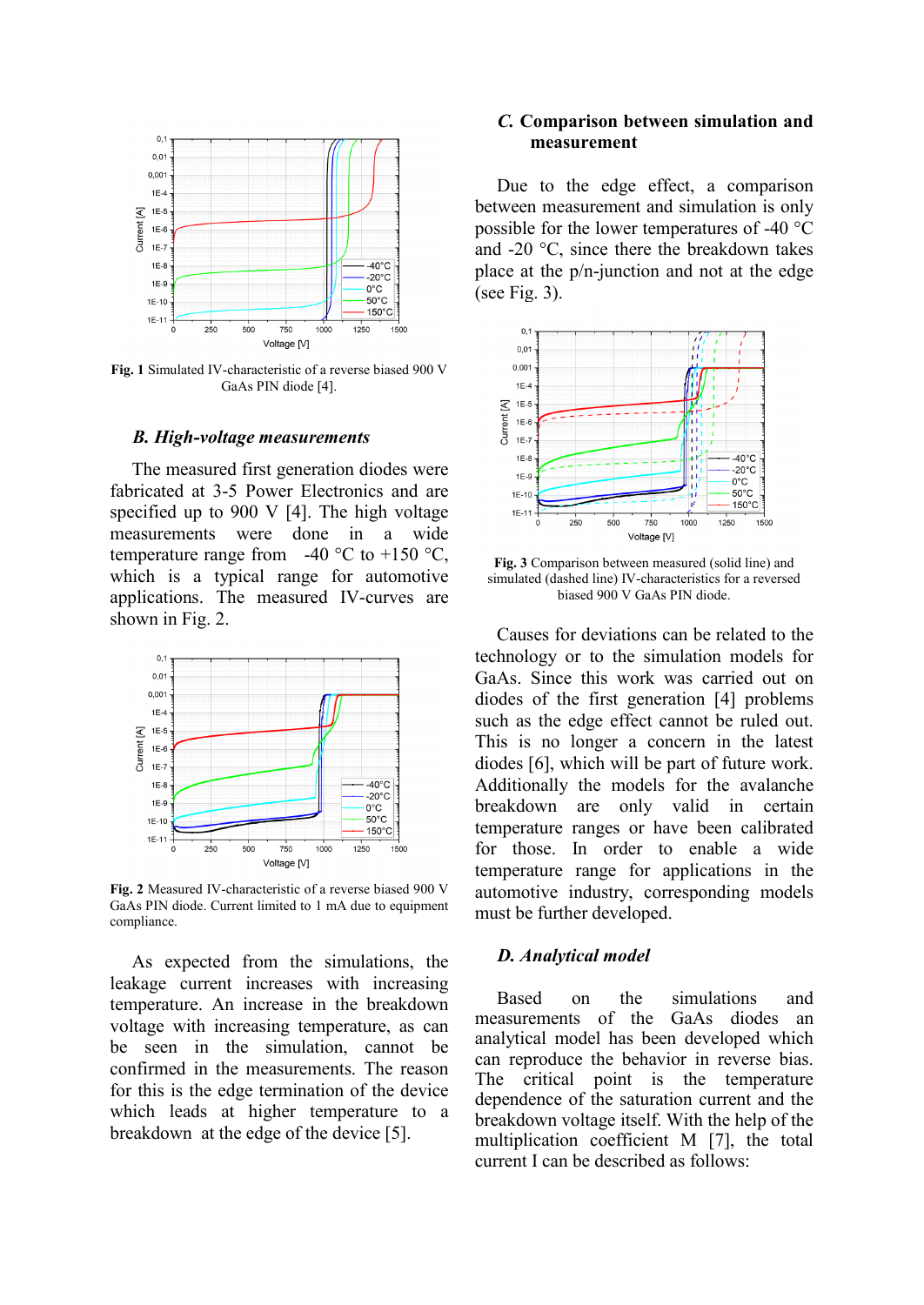$$
I = I_S \cdot M \tag{1}
$$

The saturation current IS is strong temperature dependent, for this reason an exponential approach is chosen:

$$
I_S = I_0 \cdot 2^{(c \cdot T)} \tag{2}
$$

The constants I0 and c are fit parameters and T is the temperature. The multiplication coefficient was modeled with the following approximation after Miller [\[8\]:](#page-3-7)

$$
M = 1 / (1 - |V/V_{BD}|^{n})
$$
 (3)

The fit parameter n is between 2 and 6. From the TCAD simulations it can be seen that the breakdown voltage increases almost linearly with increasing temperature:

$$
V_{BD} = m \cdot T + b \tag{4}
$$

Slope m and interception point b of the linear function can be determined by fitting. Since only a few measurement data show a sharp breakdown, the simulation data were used in the first step. [Fig. 4](#page-2-0) shows a fit of (4) as well as the respective breakdown voltages for the corresponding temperatures.



<span id="page-2-0"></span>**Fig. 4** Plot of the breakdown voltages from the TCAD simulations for the individual temperatures (blue markings) and the linear fit function (green).

The determination of the saturation current in the reverse direction turned out to be much more difficult. The simulations suggest that there are different temperature ranges for the saturation current in the reverse direction. To describe this behavior using (2), separate fits were carried out for low and high temperatures (see [Fig. 5\)](#page-2-1). Using different fits for higher and lower temperatures it is possible to have a relatively simple model capable of describing the temperature-dependence of the breakdown voltage.



<span id="page-2-1"></span>**Fig. 5** Saturation current from the TCAD simulations as a function of the temperature (red markings) and the two fit functions for low temperatures (black) and high temperatures (blue).

In addition, a fit was made for the coefficient n in (3) to calculate the multiplication coefficient M. After fitting all the necessary parameters TCAD simulations and the analytical model can be compared. The results are shown in [Fig. 6.](#page-2-2)



<span id="page-2-2"></span>**Fig. 6** Comparison between simulated (solid line) and analytically fitted (symbols) IV-characteristics of a GaAs diode in reverse direction for different temperatures.

Simulation and analytical model are in good agreement. Since real diodes are exposed to thermal destruction beyond the breakdown voltage, the focus of this paper was to model the temperature-dependent behavior until breakdown.

The analytical model can also be used to